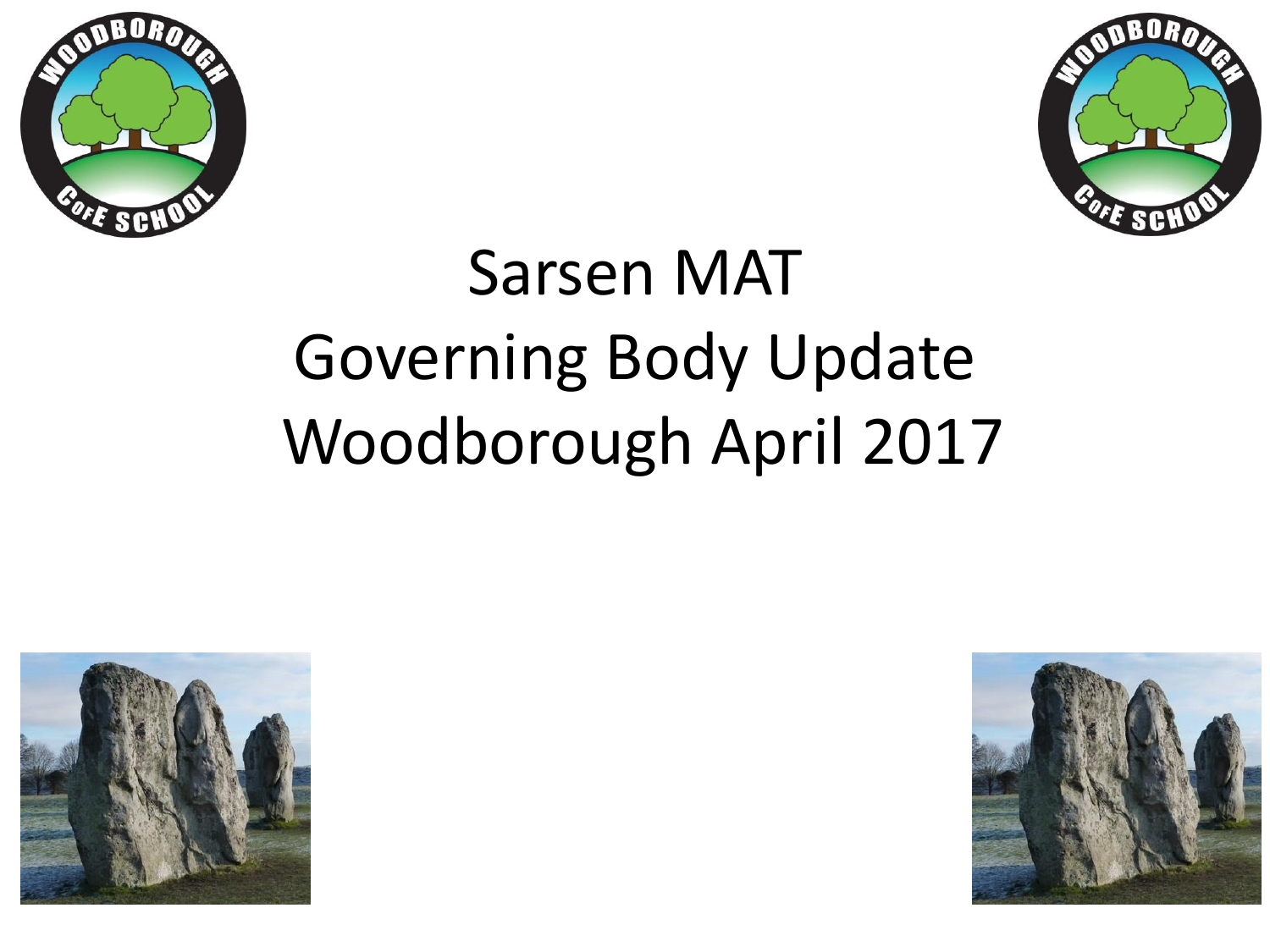### **Topics covered in this presentation**

- 1. Why are we here?
- 2. Talk through recent changes
- 3. Scheme of Delegation Overall governance structure (include update on Members and Trustees)
- 4. Next Steps
- 5. The resolution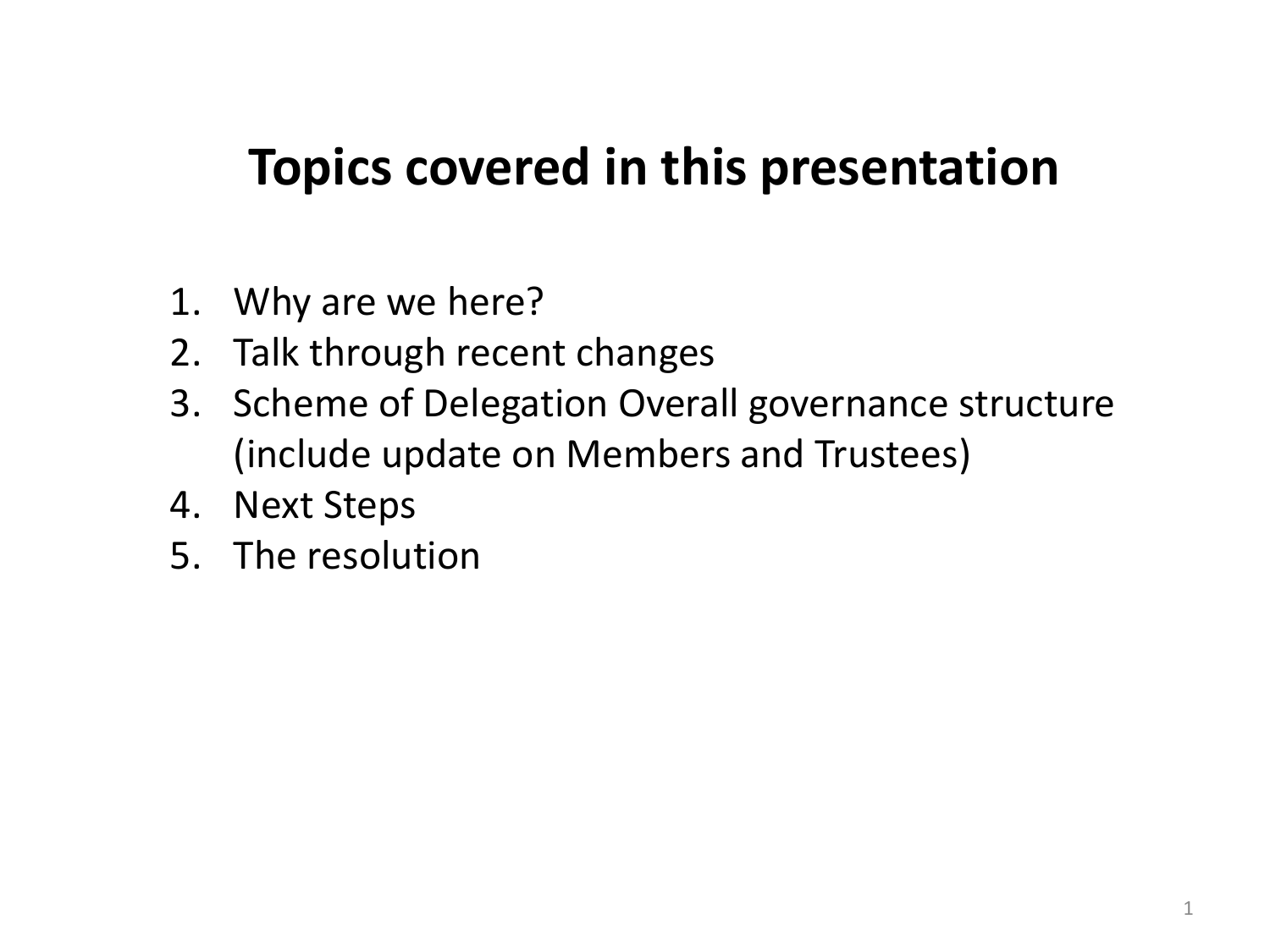### **A reminder of why are we here?**

- It's all about the children
- We want to deliver the best education to all
- A culture of respect, tolerance and fellowship across the schools
- Inspiring aspiration and ensuring all reach their potential
- A Governance and Staff structure that ensures this can happen.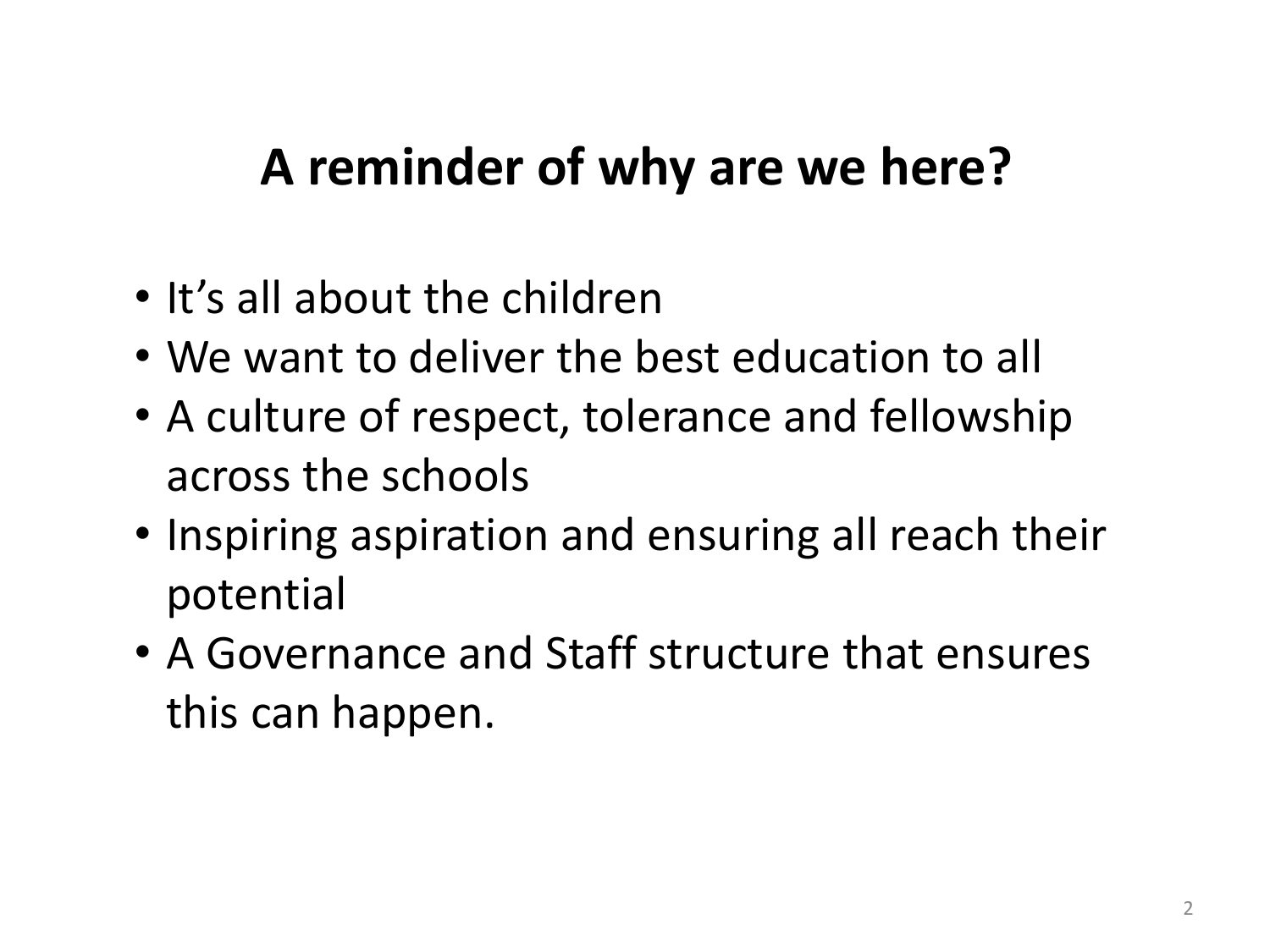### **What's Changed?**

- Governance Structure Members, Trustees and Committees updated
- Scheme of Delegation and Decision Matrix drafted
- Initial Finance Due Diligence process completed
- Financial model compiled
- Education Strategy drafted
- CEO and CFO job descriptions prepared, recruitment process underway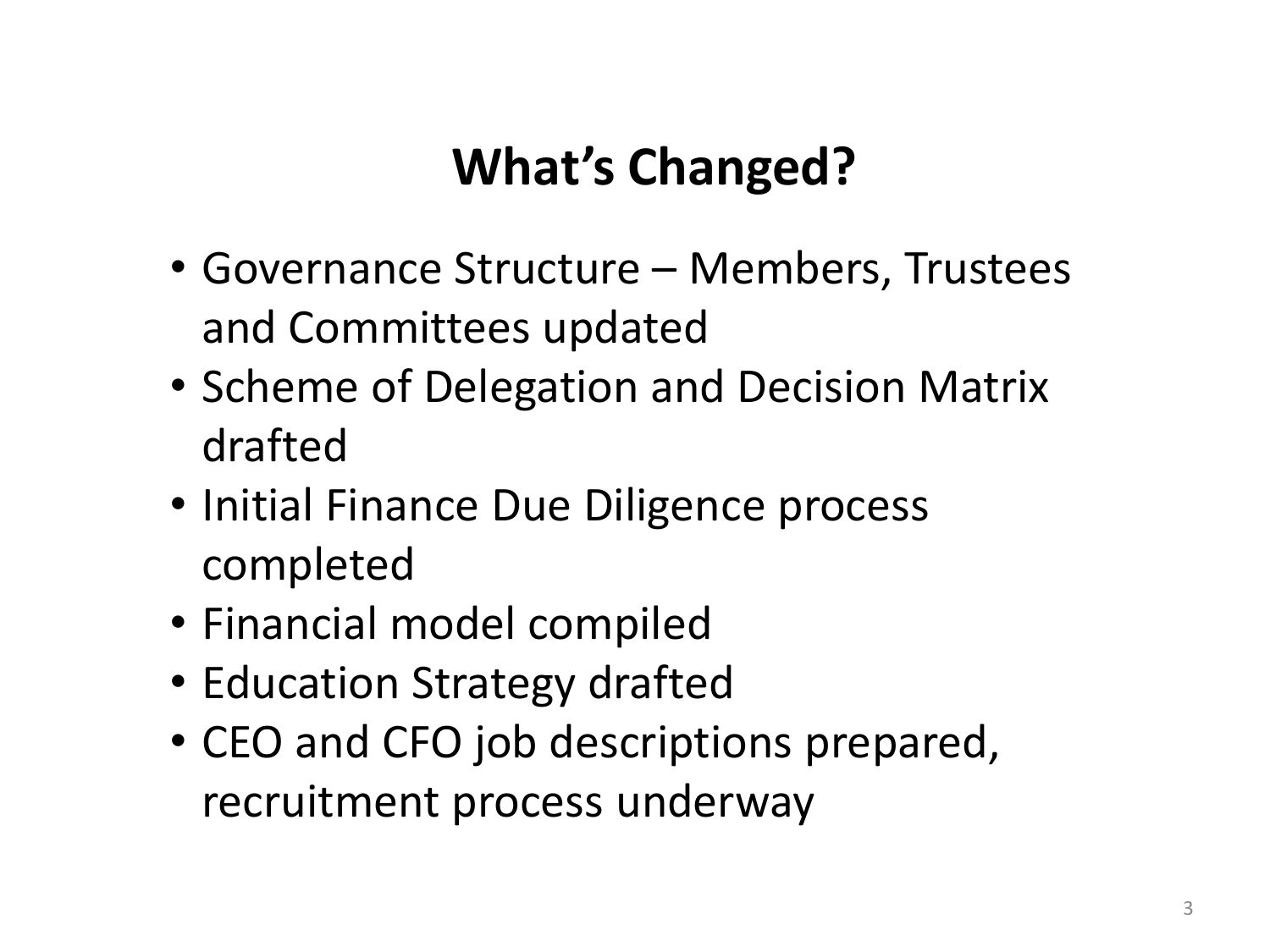## **Scheme of Delegation**

Sets the level of authority in decision making across the trust.

The *legal* responsibility for the MAT and the schools it operates rests with the Trustees, allowing each school to focus on the core functions:

- Vision and Ethos
- Teaching and Learning
- Finance

The intention of the Sarsen MAT (as described in section 3.9 of the MOU) is for schools to retain as much operational autonomy as possible. This is reflected in the Scheme of Delegation and Decision Matrix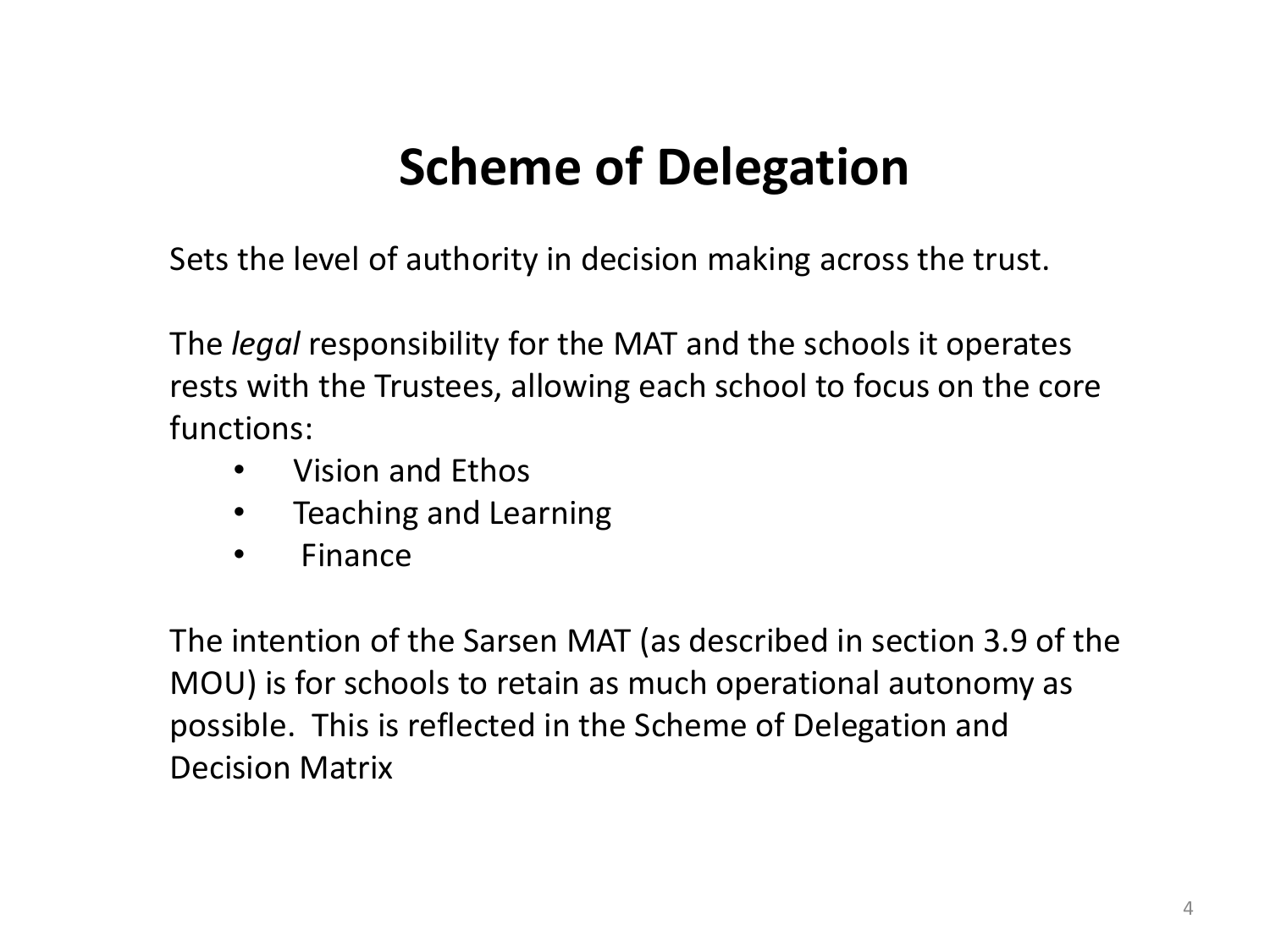### Sarsen Organisation Structure

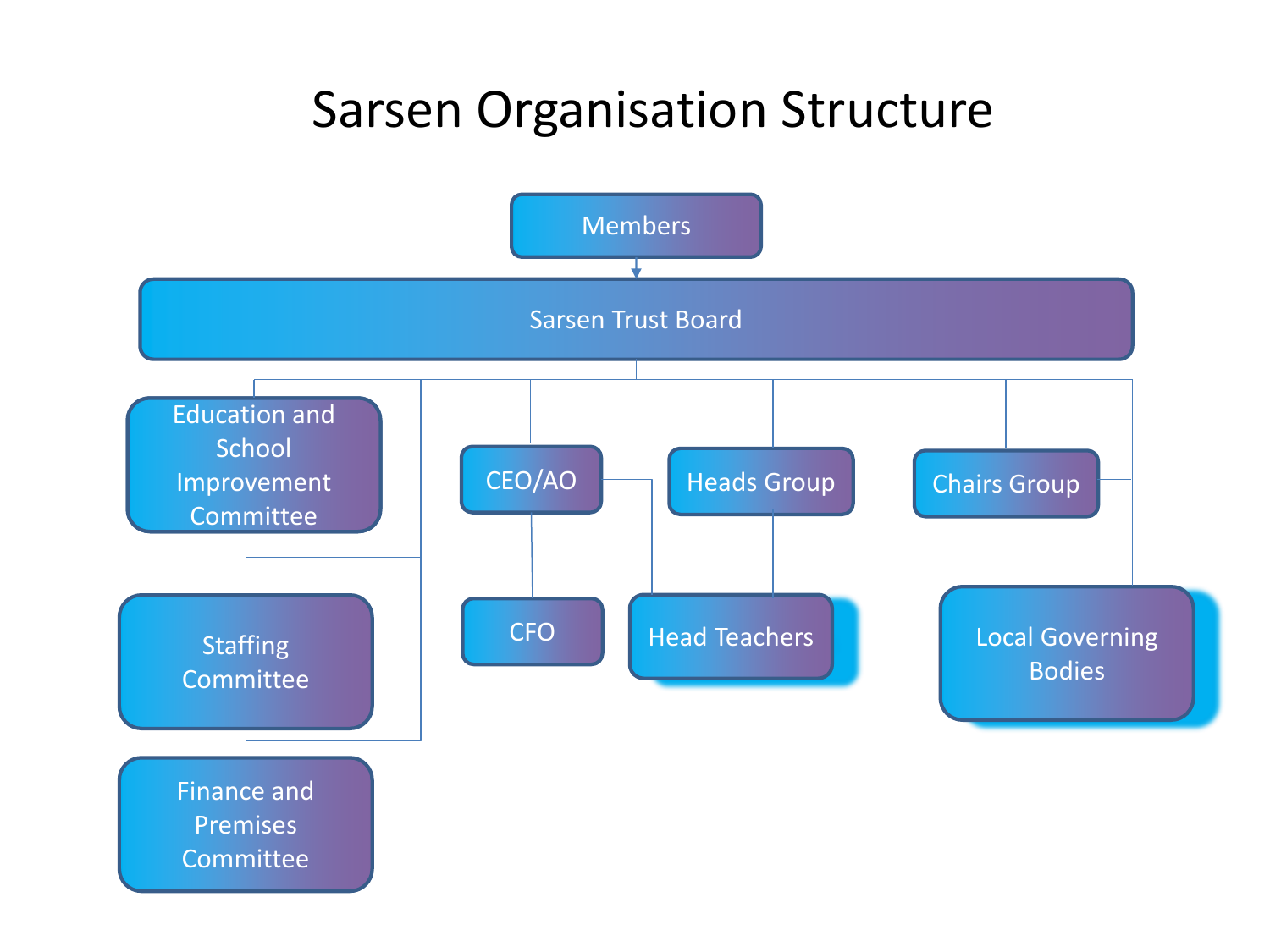#### **Local Governing Bodies**

- LGBs are Board Committees and operate under the delegation outlined in the Scheme of Delegation.
- Responsibilities of LGBs are
	- Ensuring strategy implemented within Academy as defined by the Board.
	- Monitoring Academy specific aspects of the Trust Development Plan (TDP)
	- Make recommendations to the Board in respect of Academy specific elements of the TDP.
	- Report to the Board progress and KPIs using agreed template.
	- Management and monitoring their own budget and surplus/deficit.
- Further details can be found in Section 19 of the Scheme of Delegation.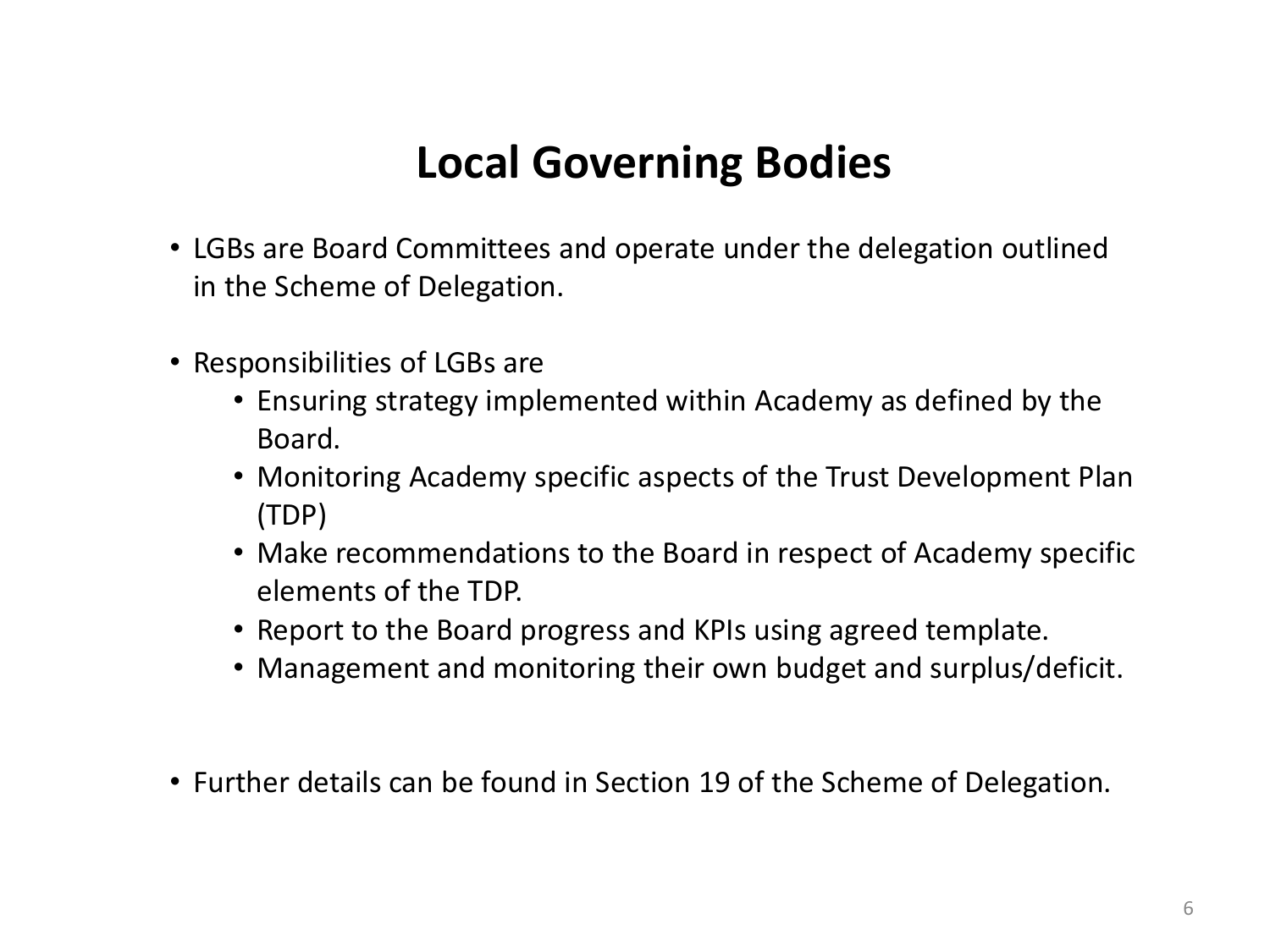### **Conversion Costs and Grants**

The net cost of conversion will be circa £5k per school (circa £8k for Lavington), the remainder being funded by grants.

Latest estimated total cost of conversion is £216.5k (previously £282k), covering:

- Local Authority fees
- Legal Fees
- Building Condition Survey
- Pension Valuation
- Accounting software implementation
- Diocese charges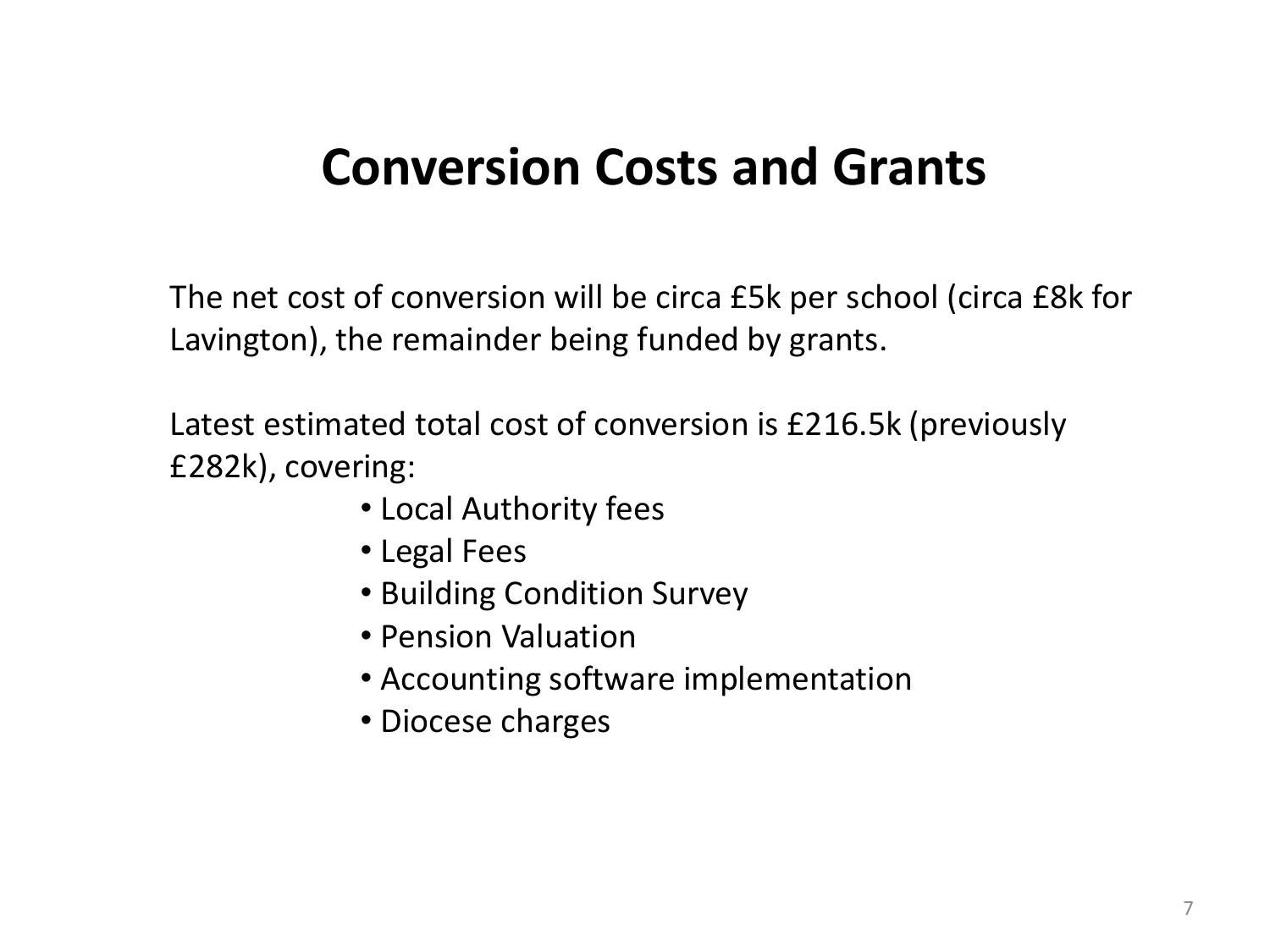# Education Benefits

For a child moving from any primary to any secondary create child centered approaches to:

- Be Secondary Ready
- Ensure all students will be self-confident, selfaware and resilient
- A long term learning continuum as opposed to seeing key stages as separate hurdle for children to meet.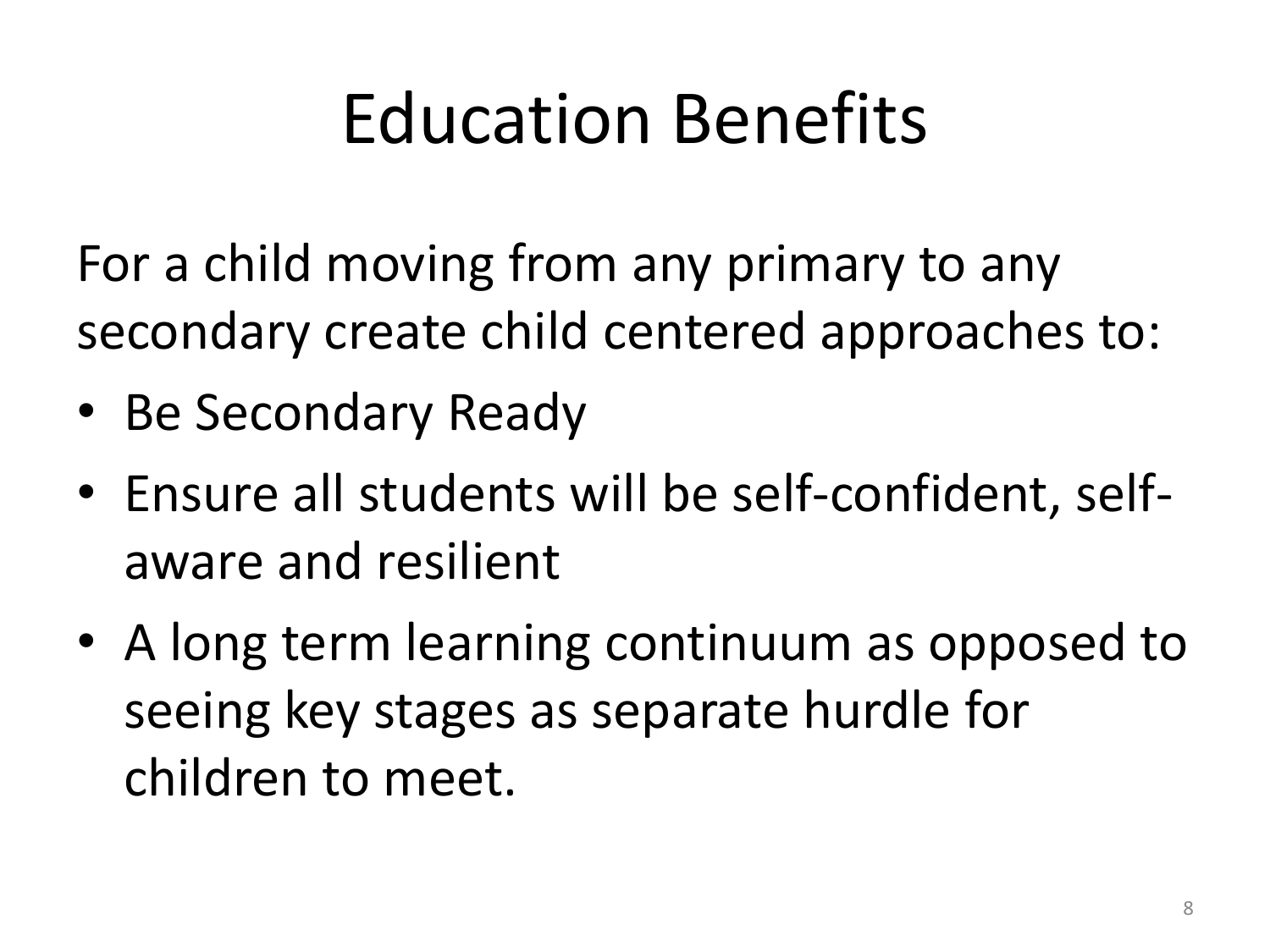# Education Benefits

- Broadening teachers expertise in order to develop subject specialisms
- Building a unique opportunity to develop subject specific CPD, thought techniques (eg Teach-meet) at a depth and level that would be difficult within the primary framework alone
- Diarising an annual MAT TD day to set direction and establish common approaches to teaching and learning.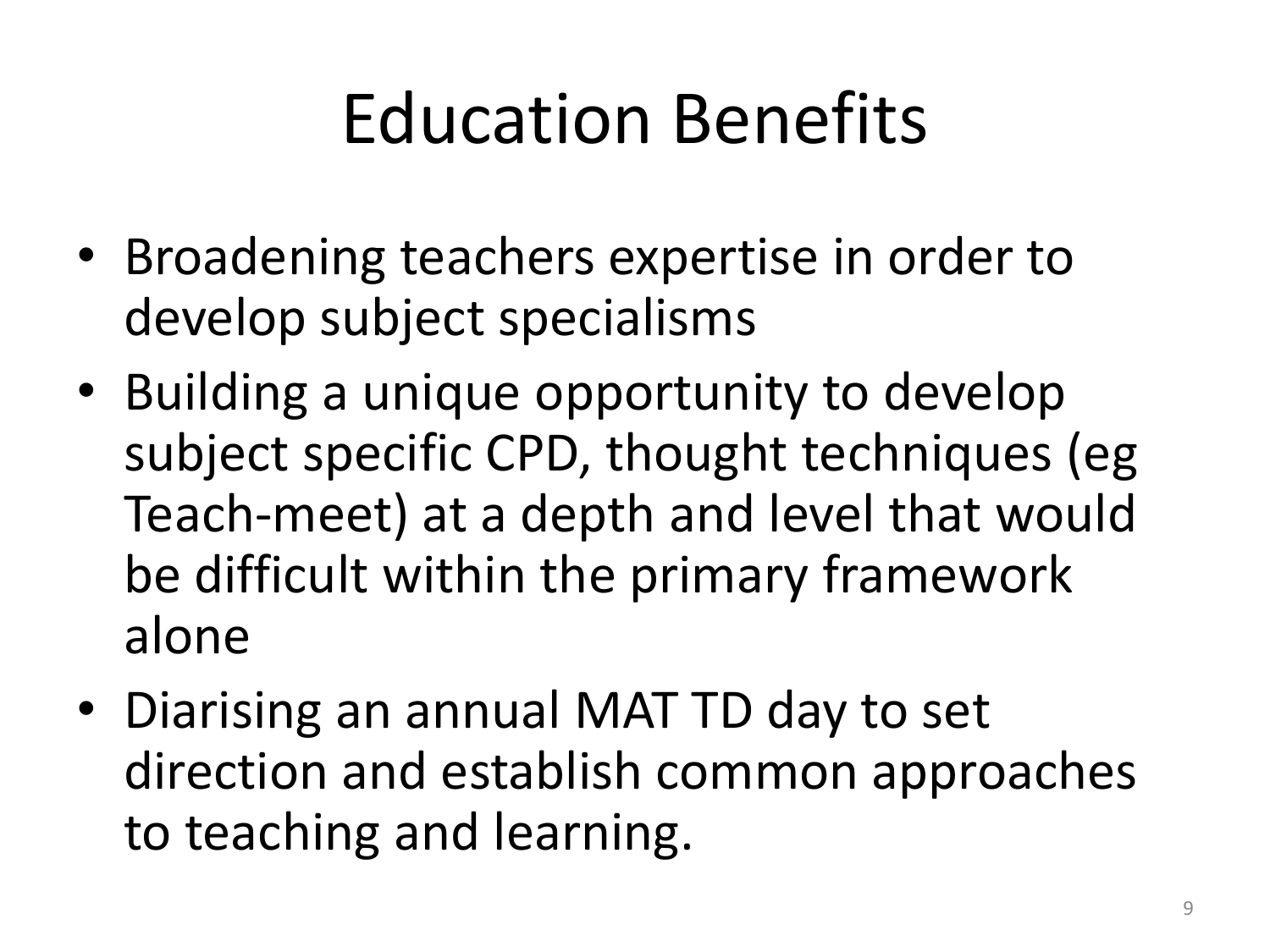# Next Steps

- Submit formal MAT Academy order application
- Appoint CEO/CFO
- Individual school Application Forms submitted
- Consultation Process (staff and parents) begins
- Academy Order given
- Members and Trustees meet, Steering Group work alongside
- Policies and Procedures approved
- Land Questionnaire completed by each school
- Conversion Date 1 September 2017 (target)